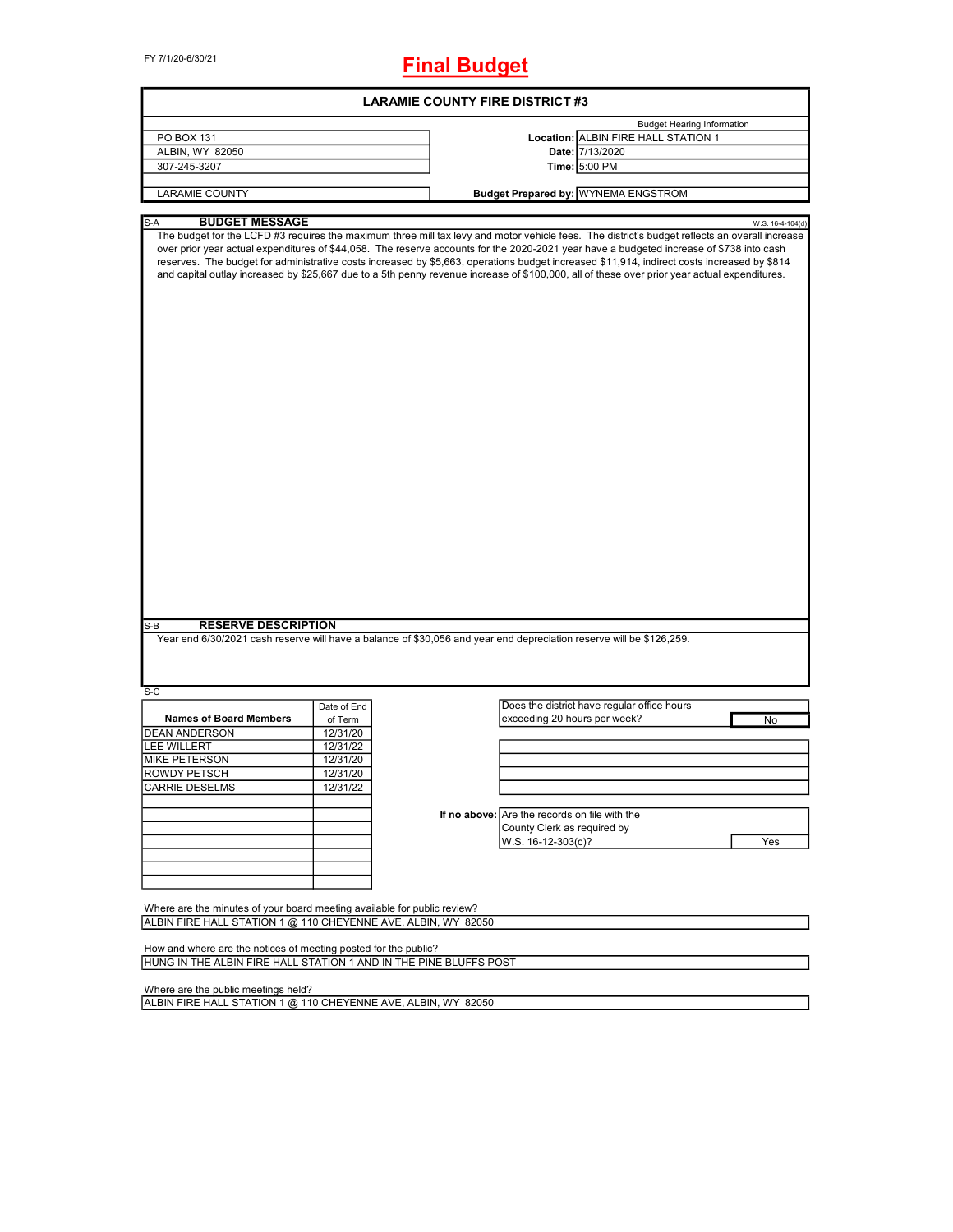### **FINAL BUDGET SUMMARY**

|                | <b>OVERVIEW</b>                                                             |                 | 2019-2020<br>Estimated | 2020-2021<br>Proposed | Final Approval   |
|----------------|-----------------------------------------------------------------------------|-----------------|------------------------|-----------------------|------------------|
|                |                                                                             |                 | \$107.916              |                       |                  |
| $S-1$<br>$S-2$ | <b>Total Budgeted Expenditures</b><br><b>Total Principal to Pay on Debt</b> | \$57,847<br>\$0 | \$0                    | \$151,950<br>\$0      | \$151,975<br>\$0 |
| $S-3$          | <b>Total Change to Restricted Funds</b>                                     | \$0             | \$6,723                | \$23,195              | \$738            |
| $S-4$          | <b>Total General Fund and Forecasted Revenues Available</b>                 | \$162,460       | \$226,813              | \$251,284             | \$296,223        |
|                |                                                                             |                 |                        |                       |                  |
| $S-5$          | Amount requested from County Commissioners                                  | \$66,205        | \$82,132               | \$83,063              | \$83,063         |
|                |                                                                             |                 |                        |                       |                  |
| $S-6$          | <b>Additional Funding Needed:</b>                                           |                 |                        | \$0                   | \$0              |

| Actual<br>Estimated<br>Proposed<br>\$0<br>\$0<br>\$0<br>\$0<br><b>Operating Revenues</b><br>Tax levy (From the County Treasurer)<br>\$57,590<br>\$73,443<br>\$72,862<br>\$72,862<br>\$0<br><b>Government Support</b><br>\$6,383<br>\$100,000<br>\$100,000<br>\$0<br>\$67,836<br>\$0<br>Grants<br>\$0<br>\$10,201<br>Other County Support (Not from Co. Treas.)<br>\$8,615<br>\$8,689<br>\$10,201<br><b>Miscellaneous</b><br>\$15.433<br>\$1.725<br>\$1,725<br>\$2,406<br><b>Other Forecasted Revenue</b><br>\$0<br>\$0<br>\$0<br>\$0<br><b>Total Revenue</b><br>\$88,021<br>\$152,374<br>\$184,788<br>\$184,788<br>LARAMIE COUNTY FIRE DISTRICT #3<br>2018-2019<br>2019-2020<br>2020-2021<br><b>EXPENDITURE SUMMARY</b><br>Final Approval<br>Actual<br>Estimated<br>Proposed<br>\$17,231<br>\$74,333<br>\$100.000<br>\$100,000<br><b>Capital Outlay</b><br><b>Interest and Fees On Debt</b><br>\$0<br>\$0<br>\$0<br>\$0<br>\$3,624<br>\$4,112<br>\$9,950<br>\$9,775<br><b>Administration</b><br>\$22,992<br>\$16,085<br>\$27,800<br>\$28,000<br><b>Operations</b><br>\$14,000<br>\$13,386<br>\$14,200<br>\$14,200<br><b>Indirect Costs</b><br>\$0<br>\$0<br>\$0<br>\$0<br><b>Expenditures paid by Reserves</b><br>\$107,916<br>\$151,950<br><b>Total Expenditures</b><br>\$57,847<br>\$151,975<br>2018-2019<br>2019-2020<br>2020-2021<br><b>DEBT SUMMARY</b><br><b>Final Approval</b><br>Actual<br>Estimated<br>Proposed<br>\$0<br>\$0<br><b>Principal Paid on Debt</b><br>\$0<br>\$0<br>2018-2019<br>2019-2020<br>2020-2021<br><b>CASH AND INVESTMENTS</b><br><b>Final Approval</b><br>Actual<br>Estimated<br>Proposed<br>\$74,439<br>\$74,439<br>\$111,435<br>TOTAL GENERAL FUNDS<br>\$66,496<br><b>Beginning Balance in Reserve Accounts</b><br>\$0<br>\$0<br>\$0<br>a. Sinking and Debt Service Funds<br>\$0<br>\$148,854<br>b. Reserves<br>\$148,854<br>\$155,577<br>\$155.577<br>\$0<br>\$0<br>c. Bond Funds<br>\$0<br>\$0<br>\$148,854<br>\$155,577<br>\$155,577<br>Total Reserves (a+b+c)<br>\$148,854<br>Amount to be added<br>\$0<br>\$0<br>a. Sinking and Debt Service Funds<br>\$0<br>\$0<br>\$6.723<br>\$738<br>\$0<br>\$23.195<br>b. Reserves<br>\$0<br>\$0<br>c. Bond Funds<br>\$0<br>\$0<br>\$6,723<br>\$23,195<br>\$738<br>\$0<br>Total to be added (a+b+c) | $S-7$<br>$S-8$<br>$S-9$<br>$S-10$<br>$S-11$<br>$S-12$<br>$S-13$<br>FY 7/1/20-6/30/21<br>$S-17$<br>$S-18$<br><b>S-20R</b><br>$S-20$<br>$S-21$<br>$S-22$<br><b>Summary of Reserve Funds</b><br>$S-23$<br>$S-24$<br>$S-25$<br>$S-26$<br>$S-27$<br>$S-28$<br><b>Subtotal</b><br>\$148,854<br>\$155,577<br>\$178,772<br>Less Total to be spent<br>\$0<br>\$0<br>\$0 |        | <b>REVENUE SUMMARY</b>               | 2018-2019 | 2019-2020 | 2020-2021 | Final Approval |
|------------------------------------------------------------------------------------------------------------------------------------------------------------------------------------------------------------------------------------------------------------------------------------------------------------------------------------------------------------------------------------------------------------------------------------------------------------------------------------------------------------------------------------------------------------------------------------------------------------------------------------------------------------------------------------------------------------------------------------------------------------------------------------------------------------------------------------------------------------------------------------------------------------------------------------------------------------------------------------------------------------------------------------------------------------------------------------------------------------------------------------------------------------------------------------------------------------------------------------------------------------------------------------------------------------------------------------------------------------------------------------------------------------------------------------------------------------------------------------------------------------------------------------------------------------------------------------------------------------------------------------------------------------------------------------------------------------------------------------------------------------------------------------------------------------------------------------------------------------------------------------------------------------------------------------------------------------------------------------------------------------------------------------------------------------------------------------------------------------------------------------------------------------------------------------------------------------------------------------------------------------------------------|----------------------------------------------------------------------------------------------------------------------------------------------------------------------------------------------------------------------------------------------------------------------------------------------------------------------------------------------------------------|--------|--------------------------------------|-----------|-----------|-----------|----------------|
|                                                                                                                                                                                                                                                                                                                                                                                                                                                                                                                                                                                                                                                                                                                                                                                                                                                                                                                                                                                                                                                                                                                                                                                                                                                                                                                                                                                                                                                                                                                                                                                                                                                                                                                                                                                                                                                                                                                                                                                                                                                                                                                                                                                                                                                                              |                                                                                                                                                                                                                                                                                                                                                                |        |                                      |           |           |           |                |
|                                                                                                                                                                                                                                                                                                                                                                                                                                                                                                                                                                                                                                                                                                                                                                                                                                                                                                                                                                                                                                                                                                                                                                                                                                                                                                                                                                                                                                                                                                                                                                                                                                                                                                                                                                                                                                                                                                                                                                                                                                                                                                                                                                                                                                                                              |                                                                                                                                                                                                                                                                                                                                                                |        |                                      |           |           |           |                |
|                                                                                                                                                                                                                                                                                                                                                                                                                                                                                                                                                                                                                                                                                                                                                                                                                                                                                                                                                                                                                                                                                                                                                                                                                                                                                                                                                                                                                                                                                                                                                                                                                                                                                                                                                                                                                                                                                                                                                                                                                                                                                                                                                                                                                                                                              |                                                                                                                                                                                                                                                                                                                                                                |        |                                      |           |           |           |                |
|                                                                                                                                                                                                                                                                                                                                                                                                                                                                                                                                                                                                                                                                                                                                                                                                                                                                                                                                                                                                                                                                                                                                                                                                                                                                                                                                                                                                                                                                                                                                                                                                                                                                                                                                                                                                                                                                                                                                                                                                                                                                                                                                                                                                                                                                              |                                                                                                                                                                                                                                                                                                                                                                |        |                                      |           |           |           |                |
|                                                                                                                                                                                                                                                                                                                                                                                                                                                                                                                                                                                                                                                                                                                                                                                                                                                                                                                                                                                                                                                                                                                                                                                                                                                                                                                                                                                                                                                                                                                                                                                                                                                                                                                                                                                                                                                                                                                                                                                                                                                                                                                                                                                                                                                                              |                                                                                                                                                                                                                                                                                                                                                                |        |                                      |           |           |           |                |
|                                                                                                                                                                                                                                                                                                                                                                                                                                                                                                                                                                                                                                                                                                                                                                                                                                                                                                                                                                                                                                                                                                                                                                                                                                                                                                                                                                                                                                                                                                                                                                                                                                                                                                                                                                                                                                                                                                                                                                                                                                                                                                                                                                                                                                                                              |                                                                                                                                                                                                                                                                                                                                                                |        |                                      |           |           |           |                |
|                                                                                                                                                                                                                                                                                                                                                                                                                                                                                                                                                                                                                                                                                                                                                                                                                                                                                                                                                                                                                                                                                                                                                                                                                                                                                                                                                                                                                                                                                                                                                                                                                                                                                                                                                                                                                                                                                                                                                                                                                                                                                                                                                                                                                                                                              |                                                                                                                                                                                                                                                                                                                                                                |        |                                      |           |           |           |                |
|                                                                                                                                                                                                                                                                                                                                                                                                                                                                                                                                                                                                                                                                                                                                                                                                                                                                                                                                                                                                                                                                                                                                                                                                                                                                                                                                                                                                                                                                                                                                                                                                                                                                                                                                                                                                                                                                                                                                                                                                                                                                                                                                                                                                                                                                              |                                                                                                                                                                                                                                                                                                                                                                |        |                                      |           |           |           |                |
|                                                                                                                                                                                                                                                                                                                                                                                                                                                                                                                                                                                                                                                                                                                                                                                                                                                                                                                                                                                                                                                                                                                                                                                                                                                                                                                                                                                                                                                                                                                                                                                                                                                                                                                                                                                                                                                                                                                                                                                                                                                                                                                                                                                                                                                                              |                                                                                                                                                                                                                                                                                                                                                                |        |                                      |           |           |           |                |
|                                                                                                                                                                                                                                                                                                                                                                                                                                                                                                                                                                                                                                                                                                                                                                                                                                                                                                                                                                                                                                                                                                                                                                                                                                                                                                                                                                                                                                                                                                                                                                                                                                                                                                                                                                                                                                                                                                                                                                                                                                                                                                                                                                                                                                                                              |                                                                                                                                                                                                                                                                                                                                                                | $S-14$ |                                      |           |           |           |                |
|                                                                                                                                                                                                                                                                                                                                                                                                                                                                                                                                                                                                                                                                                                                                                                                                                                                                                                                                                                                                                                                                                                                                                                                                                                                                                                                                                                                                                                                                                                                                                                                                                                                                                                                                                                                                                                                                                                                                                                                                                                                                                                                                                                                                                                                                              |                                                                                                                                                                                                                                                                                                                                                                |        |                                      |           |           |           |                |
|                                                                                                                                                                                                                                                                                                                                                                                                                                                                                                                                                                                                                                                                                                                                                                                                                                                                                                                                                                                                                                                                                                                                                                                                                                                                                                                                                                                                                                                                                                                                                                                                                                                                                                                                                                                                                                                                                                                                                                                                                                                                                                                                                                                                                                                                              |                                                                                                                                                                                                                                                                                                                                                                |        |                                      |           |           |           |                |
|                                                                                                                                                                                                                                                                                                                                                                                                                                                                                                                                                                                                                                                                                                                                                                                                                                                                                                                                                                                                                                                                                                                                                                                                                                                                                                                                                                                                                                                                                                                                                                                                                                                                                                                                                                                                                                                                                                                                                                                                                                                                                                                                                                                                                                                                              |                                                                                                                                                                                                                                                                                                                                                                |        |                                      |           |           |           |                |
|                                                                                                                                                                                                                                                                                                                                                                                                                                                                                                                                                                                                                                                                                                                                                                                                                                                                                                                                                                                                                                                                                                                                                                                                                                                                                                                                                                                                                                                                                                                                                                                                                                                                                                                                                                                                                                                                                                                                                                                                                                                                                                                                                                                                                                                                              |                                                                                                                                                                                                                                                                                                                                                                |        |                                      |           |           |           |                |
|                                                                                                                                                                                                                                                                                                                                                                                                                                                                                                                                                                                                                                                                                                                                                                                                                                                                                                                                                                                                                                                                                                                                                                                                                                                                                                                                                                                                                                                                                                                                                                                                                                                                                                                                                                                                                                                                                                                                                                                                                                                                                                                                                                                                                                                                              |                                                                                                                                                                                                                                                                                                                                                                | $S-15$ |                                      |           |           |           |                |
|                                                                                                                                                                                                                                                                                                                                                                                                                                                                                                                                                                                                                                                                                                                                                                                                                                                                                                                                                                                                                                                                                                                                                                                                                                                                                                                                                                                                                                                                                                                                                                                                                                                                                                                                                                                                                                                                                                                                                                                                                                                                                                                                                                                                                                                                              |                                                                                                                                                                                                                                                                                                                                                                | $S-16$ |                                      |           |           |           |                |
|                                                                                                                                                                                                                                                                                                                                                                                                                                                                                                                                                                                                                                                                                                                                                                                                                                                                                                                                                                                                                                                                                                                                                                                                                                                                                                                                                                                                                                                                                                                                                                                                                                                                                                                                                                                                                                                                                                                                                                                                                                                                                                                                                                                                                                                                              |                                                                                                                                                                                                                                                                                                                                                                |        |                                      |           |           |           |                |
|                                                                                                                                                                                                                                                                                                                                                                                                                                                                                                                                                                                                                                                                                                                                                                                                                                                                                                                                                                                                                                                                                                                                                                                                                                                                                                                                                                                                                                                                                                                                                                                                                                                                                                                                                                                                                                                                                                                                                                                                                                                                                                                                                                                                                                                                              |                                                                                                                                                                                                                                                                                                                                                                |        |                                      |           |           |           |                |
|                                                                                                                                                                                                                                                                                                                                                                                                                                                                                                                                                                                                                                                                                                                                                                                                                                                                                                                                                                                                                                                                                                                                                                                                                                                                                                                                                                                                                                                                                                                                                                                                                                                                                                                                                                                                                                                                                                                                                                                                                                                                                                                                                                                                                                                                              |                                                                                                                                                                                                                                                                                                                                                                | $S-19$ |                                      |           |           |           |                |
|                                                                                                                                                                                                                                                                                                                                                                                                                                                                                                                                                                                                                                                                                                                                                                                                                                                                                                                                                                                                                                                                                                                                                                                                                                                                                                                                                                                                                                                                                                                                                                                                                                                                                                                                                                                                                                                                                                                                                                                                                                                                                                                                                                                                                                                                              |                                                                                                                                                                                                                                                                                                                                                                |        |                                      |           |           |           |                |
|                                                                                                                                                                                                                                                                                                                                                                                                                                                                                                                                                                                                                                                                                                                                                                                                                                                                                                                                                                                                                                                                                                                                                                                                                                                                                                                                                                                                                                                                                                                                                                                                                                                                                                                                                                                                                                                                                                                                                                                                                                                                                                                                                                                                                                                                              |                                                                                                                                                                                                                                                                                                                                                                |        |                                      |           |           |           |                |
|                                                                                                                                                                                                                                                                                                                                                                                                                                                                                                                                                                                                                                                                                                                                                                                                                                                                                                                                                                                                                                                                                                                                                                                                                                                                                                                                                                                                                                                                                                                                                                                                                                                                                                                                                                                                                                                                                                                                                                                                                                                                                                                                                                                                                                                                              |                                                                                                                                                                                                                                                                                                                                                                |        |                                      |           |           |           |                |
|                                                                                                                                                                                                                                                                                                                                                                                                                                                                                                                                                                                                                                                                                                                                                                                                                                                                                                                                                                                                                                                                                                                                                                                                                                                                                                                                                                                                                                                                                                                                                                                                                                                                                                                                                                                                                                                                                                                                                                                                                                                                                                                                                                                                                                                                              |                                                                                                                                                                                                                                                                                                                                                                |        |                                      |           |           |           |                |
|                                                                                                                                                                                                                                                                                                                                                                                                                                                                                                                                                                                                                                                                                                                                                                                                                                                                                                                                                                                                                                                                                                                                                                                                                                                                                                                                                                                                                                                                                                                                                                                                                                                                                                                                                                                                                                                                                                                                                                                                                                                                                                                                                                                                                                                                              |                                                                                                                                                                                                                                                                                                                                                                |        |                                      |           |           |           |                |
|                                                                                                                                                                                                                                                                                                                                                                                                                                                                                                                                                                                                                                                                                                                                                                                                                                                                                                                                                                                                                                                                                                                                                                                                                                                                                                                                                                                                                                                                                                                                                                                                                                                                                                                                                                                                                                                                                                                                                                                                                                                                                                                                                                                                                                                                              |                                                                                                                                                                                                                                                                                                                                                                |        |                                      |           |           |           |                |
|                                                                                                                                                                                                                                                                                                                                                                                                                                                                                                                                                                                                                                                                                                                                                                                                                                                                                                                                                                                                                                                                                                                                                                                                                                                                                                                                                                                                                                                                                                                                                                                                                                                                                                                                                                                                                                                                                                                                                                                                                                                                                                                                                                                                                                                                              |                                                                                                                                                                                                                                                                                                                                                                |        |                                      |           |           |           |                |
|                                                                                                                                                                                                                                                                                                                                                                                                                                                                                                                                                                                                                                                                                                                                                                                                                                                                                                                                                                                                                                                                                                                                                                                                                                                                                                                                                                                                                                                                                                                                                                                                                                                                                                                                                                                                                                                                                                                                                                                                                                                                                                                                                                                                                                                                              |                                                                                                                                                                                                                                                                                                                                                                |        |                                      |           |           |           |                |
|                                                                                                                                                                                                                                                                                                                                                                                                                                                                                                                                                                                                                                                                                                                                                                                                                                                                                                                                                                                                                                                                                                                                                                                                                                                                                                                                                                                                                                                                                                                                                                                                                                                                                                                                                                                                                                                                                                                                                                                                                                                                                                                                                                                                                                                                              |                                                                                                                                                                                                                                                                                                                                                                |        |                                      |           |           |           |                |
|                                                                                                                                                                                                                                                                                                                                                                                                                                                                                                                                                                                                                                                                                                                                                                                                                                                                                                                                                                                                                                                                                                                                                                                                                                                                                                                                                                                                                                                                                                                                                                                                                                                                                                                                                                                                                                                                                                                                                                                                                                                                                                                                                                                                                                                                              |                                                                                                                                                                                                                                                                                                                                                                |        |                                      |           |           |           |                |
|                                                                                                                                                                                                                                                                                                                                                                                                                                                                                                                                                                                                                                                                                                                                                                                                                                                                                                                                                                                                                                                                                                                                                                                                                                                                                                                                                                                                                                                                                                                                                                                                                                                                                                                                                                                                                                                                                                                                                                                                                                                                                                                                                                                                                                                                              |                                                                                                                                                                                                                                                                                                                                                                |        |                                      |           |           |           |                |
|                                                                                                                                                                                                                                                                                                                                                                                                                                                                                                                                                                                                                                                                                                                                                                                                                                                                                                                                                                                                                                                                                                                                                                                                                                                                                                                                                                                                                                                                                                                                                                                                                                                                                                                                                                                                                                                                                                                                                                                                                                                                                                                                                                                                                                                                              |                                                                                                                                                                                                                                                                                                                                                                |        |                                      |           |           |           |                |
|                                                                                                                                                                                                                                                                                                                                                                                                                                                                                                                                                                                                                                                                                                                                                                                                                                                                                                                                                                                                                                                                                                                                                                                                                                                                                                                                                                                                                                                                                                                                                                                                                                                                                                                                                                                                                                                                                                                                                                                                                                                                                                                                                                                                                                                                              |                                                                                                                                                                                                                                                                                                                                                                |        |                                      |           |           |           |                |
|                                                                                                                                                                                                                                                                                                                                                                                                                                                                                                                                                                                                                                                                                                                                                                                                                                                                                                                                                                                                                                                                                                                                                                                                                                                                                                                                                                                                                                                                                                                                                                                                                                                                                                                                                                                                                                                                                                                                                                                                                                                                                                                                                                                                                                                                              |                                                                                                                                                                                                                                                                                                                                                                |        |                                      |           |           |           |                |
|                                                                                                                                                                                                                                                                                                                                                                                                                                                                                                                                                                                                                                                                                                                                                                                                                                                                                                                                                                                                                                                                                                                                                                                                                                                                                                                                                                                                                                                                                                                                                                                                                                                                                                                                                                                                                                                                                                                                                                                                                                                                                                                                                                                                                                                                              |                                                                                                                                                                                                                                                                                                                                                                |        |                                      |           |           |           |                |
|                                                                                                                                                                                                                                                                                                                                                                                                                                                                                                                                                                                                                                                                                                                                                                                                                                                                                                                                                                                                                                                                                                                                                                                                                                                                                                                                                                                                                                                                                                                                                                                                                                                                                                                                                                                                                                                                                                                                                                                                                                                                                                                                                                                                                                                                              |                                                                                                                                                                                                                                                                                                                                                                |        |                                      |           |           |           |                |
|                                                                                                                                                                                                                                                                                                                                                                                                                                                                                                                                                                                                                                                                                                                                                                                                                                                                                                                                                                                                                                                                                                                                                                                                                                                                                                                                                                                                                                                                                                                                                                                                                                                                                                                                                                                                                                                                                                                                                                                                                                                                                                                                                                                                                                                                              |                                                                                                                                                                                                                                                                                                                                                                |        |                                      |           |           |           |                |
|                                                                                                                                                                                                                                                                                                                                                                                                                                                                                                                                                                                                                                                                                                                                                                                                                                                                                                                                                                                                                                                                                                                                                                                                                                                                                                                                                                                                                                                                                                                                                                                                                                                                                                                                                                                                                                                                                                                                                                                                                                                                                                                                                                                                                                                                              |                                                                                                                                                                                                                                                                                                                                                                |        |                                      |           |           |           |                |
|                                                                                                                                                                                                                                                                                                                                                                                                                                                                                                                                                                                                                                                                                                                                                                                                                                                                                                                                                                                                                                                                                                                                                                                                                                                                                                                                                                                                                                                                                                                                                                                                                                                                                                                                                                                                                                                                                                                                                                                                                                                                                                                                                                                                                                                                              |                                                                                                                                                                                                                                                                                                                                                                |        |                                      |           |           |           |                |
|                                                                                                                                                                                                                                                                                                                                                                                                                                                                                                                                                                                                                                                                                                                                                                                                                                                                                                                                                                                                                                                                                                                                                                                                                                                                                                                                                                                                                                                                                                                                                                                                                                                                                                                                                                                                                                                                                                                                                                                                                                                                                                                                                                                                                                                                              |                                                                                                                                                                                                                                                                                                                                                                | $S-29$ |                                      |           |           |           |                |
|                                                                                                                                                                                                                                                                                                                                                                                                                                                                                                                                                                                                                                                                                                                                                                                                                                                                                                                                                                                                                                                                                                                                                                                                                                                                                                                                                                                                                                                                                                                                                                                                                                                                                                                                                                                                                                                                                                                                                                                                                                                                                                                                                                                                                                                                              |                                                                                                                                                                                                                                                                                                                                                                | $S-30$ |                                      |           |           |           |                |
|                                                                                                                                                                                                                                                                                                                                                                                                                                                                                                                                                                                                                                                                                                                                                                                                                                                                                                                                                                                                                                                                                                                                                                                                                                                                                                                                                                                                                                                                                                                                                                                                                                                                                                                                                                                                                                                                                                                                                                                                                                                                                                                                                                                                                                                                              |                                                                                                                                                                                                                                                                                                                                                                |        |                                      |           |           |           |                |
|                                                                                                                                                                                                                                                                                                                                                                                                                                                                                                                                                                                                                                                                                                                                                                                                                                                                                                                                                                                                                                                                                                                                                                                                                                                                                                                                                                                                                                                                                                                                                                                                                                                                                                                                                                                                                                                                                                                                                                                                                                                                                                                                                                                                                                                                              |                                                                                                                                                                                                                                                                                                                                                                |        |                                      |           |           |           |                |
| \$156,315                                                                                                                                                                                                                                                                                                                                                                                                                                                                                                                                                                                                                                                                                                                                                                                                                                                                                                                                                                                                                                                                                                                                                                                                                                                                                                                                                                                                                                                                                                                                                                                                                                                                                                                                                                                                                                                                                                                                                                                                                                                                                                                                                                                                                                                                    |                                                                                                                                                                                                                                                                                                                                                                | $S-31$ |                                      |           |           |           |                |
|                                                                                                                                                                                                                                                                                                                                                                                                                                                                                                                                                                                                                                                                                                                                                                                                                                                                                                                                                                                                                                                                                                                                                                                                                                                                                                                                                                                                                                                                                                                                                                                                                                                                                                                                                                                                                                                                                                                                                                                                                                                                                                                                                                                                                                                                              |                                                                                                                                                                                                                                                                                                                                                                | $S-32$ |                                      |           |           |           | \$0            |
|                                                                                                                                                                                                                                                                                                                                                                                                                                                                                                                                                                                                                                                                                                                                                                                                                                                                                                                                                                                                                                                                                                                                                                                                                                                                                                                                                                                                                                                                                                                                                                                                                                                                                                                                                                                                                                                                                                                                                                                                                                                                                                                                                                                                                                                                              |                                                                                                                                                                                                                                                                                                                                                                | $S-33$ | TOTAL RESERVES AT END OF FISCAL YEAR | \$148,854 | \$155,577 | \$178,772 | \$156,315      |
|                                                                                                                                                                                                                                                                                                                                                                                                                                                                                                                                                                                                                                                                                                                                                                                                                                                                                                                                                                                                                                                                                                                                                                                                                                                                                                                                                                                                                                                                                                                                                                                                                                                                                                                                                                                                                                                                                                                                                                                                                                                                                                                                                                                                                                                                              |                                                                                                                                                                                                                                                                                                                                                                |        |                                      |           |           |           |                |

*Budget Officer / District Official (if not same as "Submitted by")*

7/13/2020 Carrie Deselms Date adopted by Special District

*End of Summary*

ALBIN, WY 82050 **DISTRICT ADDRESS:** PO BOX 131 **PREPARED BY:** WYNEMA ENGSTROM

**DISTRICT PHONE:** 307-245-3207

1/23/19 *Form approved by Wyoming Department of Audit, Public Funds Division Prepared in compliance with the Uniform Municipal Fiscal Procedures Act (W.S. 16-4-101 through 124) as it applies.*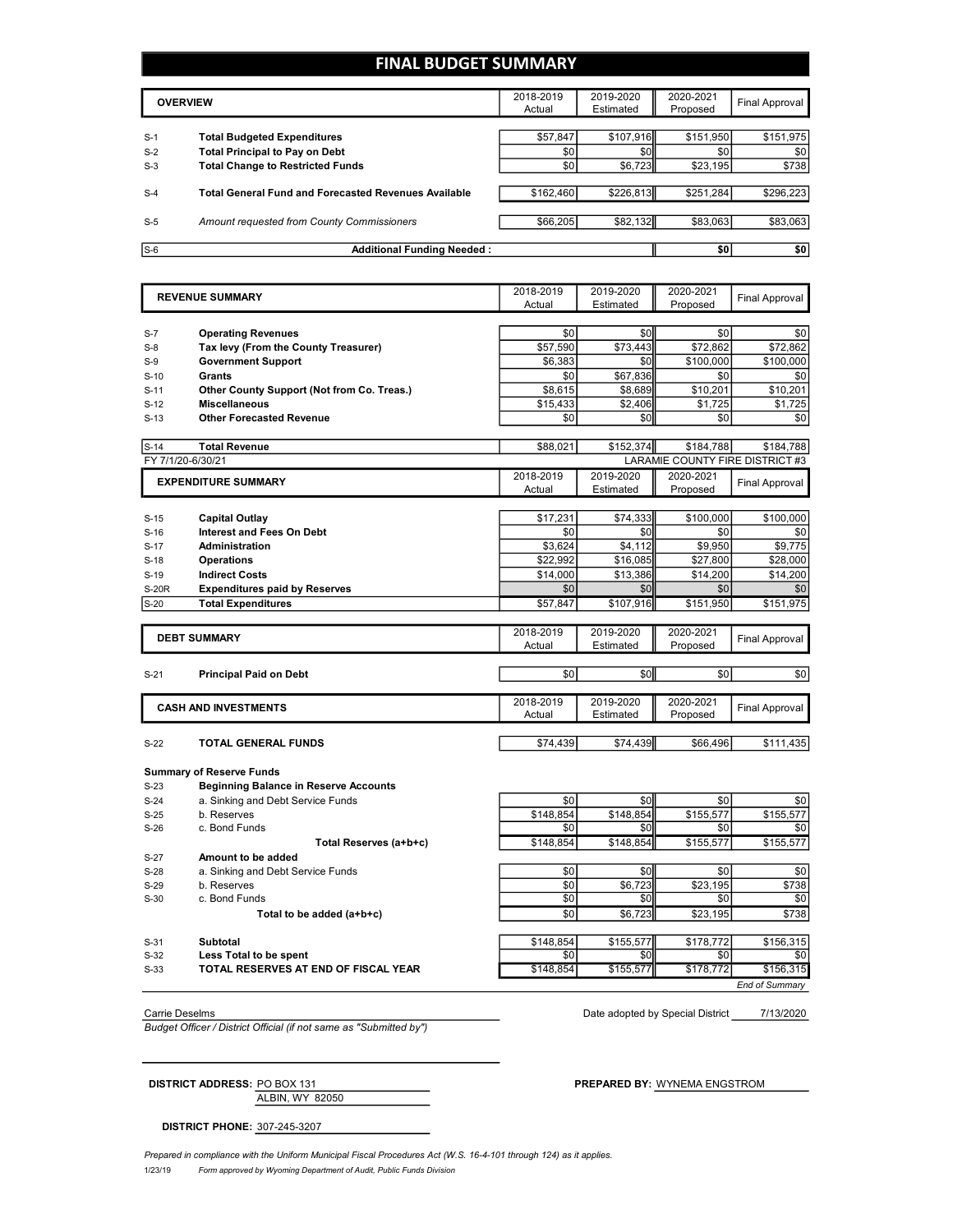## **Final Budget**

LARAMIE COUNTY FIRE DISTRICT #3

**FYE** 6/30/2021

|         | <b>NAME OF DISTRICT/BOARD</b>                  |           |           |           |                       |  |
|---------|------------------------------------------------|-----------|-----------|-----------|-----------------------|--|
|         | PROPERTY TAXES AND ASSESSMENTS                 |           |           |           |                       |  |
|         |                                                | 2018-2019 | 2019-2020 | 2020-2021 |                       |  |
|         |                                                | Actual    | Estimated | Proposed  | <b>Final Approval</b> |  |
| $R-1$   | <b>Property Taxes and Assessments Received</b> |           |           |           |                       |  |
| $R-1.1$ | Tax Levy (From the County Treasurer)           | \$57,590  | \$73,443  | \$72,862  | \$72,862              |  |
| $R-1.2$ | <b>Other County Support</b>                    | \$8,615   | \$8.689   | \$10,201  | \$10,201              |  |
|         | <b>FORECASTED REVENUE</b>                      |           |           |           |                       |  |
|         |                                                | 2018-2019 | 2019-2020 | 2020-2021 |                       |  |
|         |                                                | Actual    | Estimated | Proposed  | <b>Final Approval</b> |  |
| $R-2$   | <b>Revenues from Other Governments</b>         |           |           |           |                       |  |
| $R-2.1$ | State Aid                                      |           |           |           |                       |  |
| $R-2.2$ | Additional County Aid (non-treasurer)          | \$6,383   | \$0       | \$100,000 | \$100,000             |  |
| $R-2.3$ | City (or Town) Aid                             |           |           |           |                       |  |
| $R-2.4$ | Other (Specify)                                |           |           |           |                       |  |
| $R-2.5$ | <b>Total Government Support</b>                | \$6,383   | \$0       | \$100,000 | \$100,000             |  |
| $R-3$   | <b>Operating Revenues</b>                      |           |           |           |                       |  |
| $R-3.1$ | <b>Customer Charges</b>                        |           |           |           |                       |  |
| $R-3.2$ | Sales of Goods or Services                     |           |           |           |                       |  |
| $R-3.3$ | <b>Other Assessments</b>                       |           |           |           |                       |  |
| $R-3.4$ | <b>Total Operating Revenues</b>                | \$0       | \$0       | \$0       | \$0                   |  |
| $R-4$   | Grants                                         |           |           |           |                       |  |
| $R-4.1$ | <b>Direct Federal Grants</b>                   |           |           |           |                       |  |
| $R-4.2$ | Federal Grants thru State Agencies             |           |           |           |                       |  |
| $R-4.3$ | <b>Grants from State Agencies</b>              | \$0       | \$67,836  | \$0       |                       |  |
| $R-4.4$ | <b>Total Grants</b>                            | \$0       | \$67,836  | \$0       | \$0                   |  |
| $R-5$   | <b>Miscellaneous Revenue</b>                   |           |           |           |                       |  |
| $R-5.1$ | Interest                                       | \$1,165   | \$856     | \$900     | \$900                 |  |
| $R-5.2$ | Other: Specify<br>Insurance                    | \$7,984   | \$0       | \$0       |                       |  |
| $R-5.3$ | Other: See Additional                          | \$6,284   | \$1,550   | \$825     | \$825                 |  |
| $R-5.4$ | <b>Total Miscellaneous</b>                     | \$15,433  | \$2,406   | \$1,725   | \$1,725               |  |
| $R-5.5$ | <b>Total Forecasted Revenue</b>                | \$21,816  | \$70,242  | \$101,725 | \$101,725             |  |
| $R-6$   | <b>Other Forecasted Revenue</b>                |           |           |           |                       |  |
| $R-6.1$ | a. Other past due-as estimated by Co. Treas.   |           |           |           |                       |  |

| .       | $\alpha$ . Other pack and ac commated by Oc. Hous. |           |     |                  |     |
|---------|----------------------------------------------------|-----------|-----|------------------|-----|
| $R-6.2$ | b. Other forecasted revenue (specify):             |           |     |                  |     |
| $R-6.3$ |                                                    |           |     |                  |     |
| $R-6.4$ |                                                    |           |     |                  |     |
| $R-6.5$ |                                                    |           |     |                  |     |
| $R-6.6$ | Total Other Forecasted Revenue (a+b)               | <b>SO</b> | \$0 | \$0 <sub>l</sub> | \$0 |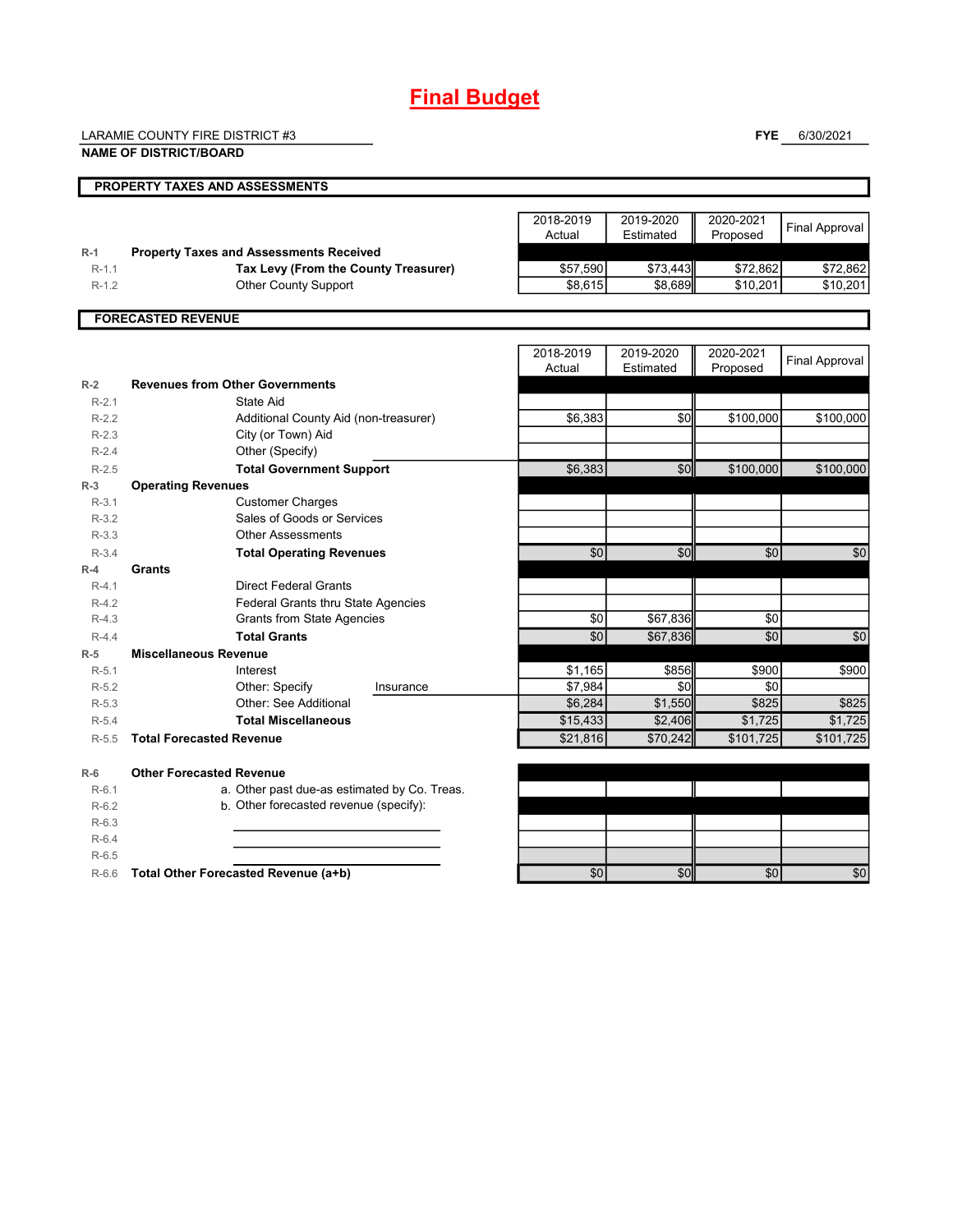#### **NAME OF DISTRICT/BOARD**

#### **FYE** 6/30/2021

## **CAPITAL OUTLAY BUDGET**

| $E-1$     | <b>Capital Outlay</b>       |          |
|-----------|-----------------------------|----------|
| $E - 1.1$ | <b>Real Property</b>        |          |
| $E - 1.2$ | Vehicles                    |          |
| $E-1.3$   | <b>Office Equipment</b>     |          |
| $E - 1.4$ | Other (Specify)             |          |
| $E - 1.5$ | <b>RADIOS</b>               | \$0      |
| $E-1.6$   | LAND                        | \$0      |
| $E - 1.7$ | see additional details      | \$17,231 |
| $E - 1.8$ | <b>TOTAL CAPITAL OUTLAY</b> | \$17.231 |

|         |                             |                        | 2018-2019 | 2019-2020 | 2020-2021 |                |
|---------|-----------------------------|------------------------|-----------|-----------|-----------|----------------|
|         |                             |                        | Actual    | Estimated | Proposed  | Final Approval |
|         | <b>Capital Outlay</b>       |                        |           |           |           |                |
| $E-1.1$ |                             | <b>Real Property</b>   |           |           |           |                |
| $E-1.2$ |                             | Vehicles               |           |           |           |                |
| $E-1.3$ |                             | Office Equipment       |           |           |           |                |
| $E-1.4$ |                             | Other (Specify)        |           |           |           |                |
| $E-1.5$ |                             | <b>RADIOS</b>          | \$0       | \$74,333  | \$0       |                |
| $E-1.6$ |                             | LAND                   | \$0       | \$0       | \$100,000 | \$100,000      |
| $E-1.7$ |                             | see additional details | \$17,231  |           |           |                |
| $E-1.8$ | <b>TOTAL CAPITAL OUTLAY</b> |                        | \$17,231  | \$74,333  | \$100,000 | \$100,000      |

#### **ADMINISTRATION BUDGET**

| $E-2$     | <b>Personnel Services</b>            |
|-----------|--------------------------------------|
| $E - 2.1$ | Administrator                        |
| $E-2.2$   | Secretary                            |
| $E - 2.3$ | Clerical                             |
| $E - 2.4$ | Other (Specify)                      |
| $E - 2.5$ |                                      |
| $E-2.6$   |                                      |
| $E - 2.7$ |                                      |
| $E-3$     | <b>Board Expenses</b>                |
| $E - 3.1$ | Travel                               |
| $E - 3.2$ | Mileage                              |
| $E - 3.3$ | Other (Specify)                      |
| $E - 3.4$ | Annual board meeting                 |
| $E - 3.5$ | Lodging                              |
| $E - 3.6$ |                                      |
| $E-4$     | <b>Contractual Services</b>          |
| $E - 4.1$ | Legal                                |
| $E - 4.2$ | Accounting/Auditing                  |
| $E-4.3$   | Other (Specify)                      |
| $E-4.4$   | Election Judges                      |
| $E-4.5$   | Cleaning                             |
| $E-4.6$   |                                      |
| F-5       | <b>Other Administrative Expenses</b> |
| $E - 5.1$ | <b>Office Supplies</b>               |
| $E - 5.2$ | Office equipment, rent & repair      |
| $E - 5.3$ | Education                            |
| $E - 5.4$ | Registrations                        |
| $E - 5.5$ | Other (Specify)                      |
| $E - 5.6$ | Advertising                          |
| $E - 5.7$ | Other                                |
| $E - 5.8$ |                                      |
| E-6       | <b>TOTAL ADMINISTRATION</b>          |

|           |                                      | 2018-2019<br>Actual | 2019-2020<br>Estimated | 2020-2021<br>Proposed | <b>Final Approval</b> |
|-----------|--------------------------------------|---------------------|------------------------|-----------------------|-----------------------|
| 2         | <b>Personnel Services</b>            |                     |                        |                       |                       |
| $E - 2.1$ | Administrator                        |                     |                        |                       |                       |
| $E - 2.2$ | Secretary                            |                     |                        |                       |                       |
| $E - 2.3$ | Clerical                             |                     |                        |                       |                       |
| $E - 2.4$ | Other (Specify)                      |                     |                        |                       |                       |
| $E - 2.5$ |                                      |                     |                        |                       |                       |
| $E - 2.6$ |                                      |                     |                        |                       |                       |
| $E - 2.7$ |                                      |                     |                        |                       |                       |
| 3         | <b>Board Expenses</b>                |                     |                        |                       |                       |
| $E - 3.1$ | Travel                               | \$90                | \$0                    | \$2,500               | \$2,500               |
| $E - 3.2$ | Mileage                              | \$224               | \$0                    | \$500                 | \$500                 |
| $E - 3.3$ | Other (Specify)                      |                     |                        |                       |                       |
| $E - 3.4$ | Annual board meeting                 | \$0                 | \$1,225                | \$1,200               | \$1,225               |
| $E - 3.5$ | Lodging                              | \$102               | \$0                    | \$500                 | \$500                 |
| $E - 3.6$ |                                      |                     |                        |                       |                       |
| Ļ.        | <b>Contractual Services</b>          |                     |                        |                       |                       |
| $E - 4.1$ | Legal                                | \$0                 | \$515                  | \$300                 | \$300                 |
| $E-4.2$   | Accounting/Auditing                  | \$1,858             | \$1,430                | \$3,000               | \$3,000               |
| $E - 4.3$ | Other (Specify)                      |                     |                        |                       |                       |
| $E - 4.4$ | <b>Election Judges</b>               | \$75                | \$0                    | \$75                  | \$75                  |
| $E-4.5$   | Cleaning                             | \$600               | \$400                  | \$600                 | \$600                 |
| $E - 4.6$ |                                      |                     |                        |                       |                       |
| 5         | <b>Other Administrative Expenses</b> |                     |                        |                       |                       |
| $E - 5.1$ | <b>Office Supplies</b>               | \$261               | \$44                   | \$700                 | \$500                 |
| $E - 5.2$ | Office equipment, rent & repair      |                     |                        |                       |                       |
| $E - 5.3$ | Education                            |                     |                        |                       |                       |
| $E - 5.4$ | Registrations                        | \$75                | \$0                    | \$200                 | \$200                 |
| $E - 5.5$ | Other (Specify)                      |                     |                        |                       |                       |
| $E - 5.6$ | Advertising                          | \$29                | \$85                   | \$75                  | \$75                  |
| $E - 5.7$ | Other                                | \$310               | \$413                  | \$300                 | \$300                 |
| $E - 5.8$ |                                      |                     |                        |                       |                       |
| î         | <b>TOTAL ADMINISTRATION</b>          | \$3,624             | \$4,112                | \$9,950               | \$9,775               |
|           |                                      |                     |                        |                       |                       |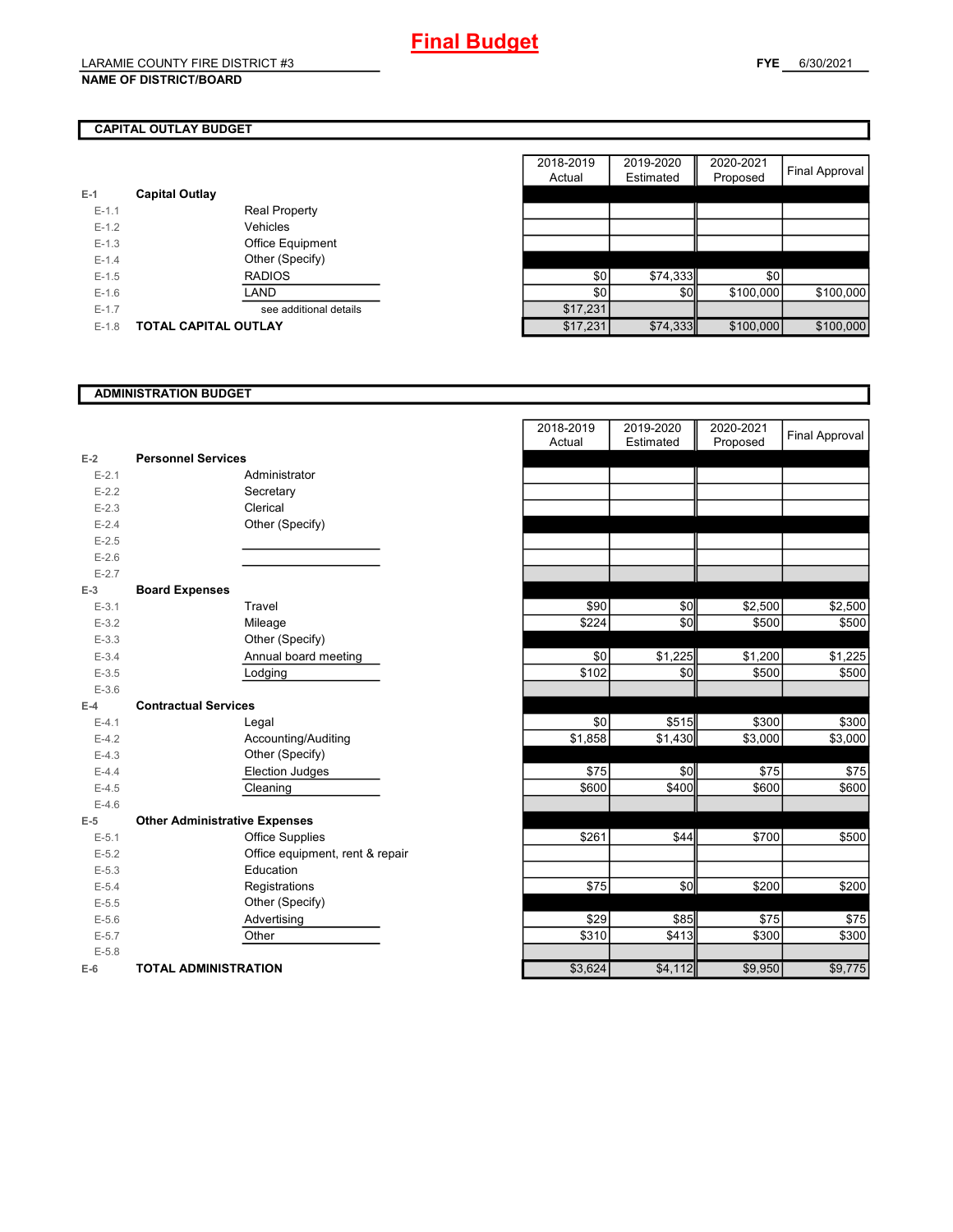#### **OPERATIONS BUDGET**

| $E-7$     | <b>Personnel Services</b>              |          |          |          |
|-----------|----------------------------------------|----------|----------|----------|
| $E - 7.1$ | Wages--Operations                      |          |          |          |
| $E - 7.2$ | <b>Service Contracts</b>               |          |          |          |
| $E - 7.3$ | Other (Specify)                        |          |          |          |
| $E - 7.4$ |                                        |          |          |          |
| $E - 7.5$ |                                        |          |          |          |
| $E - 7.6$ |                                        |          |          |          |
| $E-8$     | <b>Travel</b>                          |          |          |          |
| $E-8.1$   | Mileage                                |          |          |          |
| $E-8.2$   | Other (Specify)                        |          |          |          |
| $E-8.3$   |                                        |          |          |          |
| $E - 8.4$ |                                        |          |          |          |
| $E - 8.5$ |                                        |          |          |          |
| $E-9$     | <b>Operating supplies (List)</b>       |          |          |          |
| $E-9.1$   | Repairs/maintenance                    | \$1,913  | \$1,141  | \$2,500  |
| $E-9.2$   | Supplies                               | \$4,736  | \$2,291  | \$5,000  |
| $E-9.3$   | Gas/Oil                                | \$722    | \$246    | \$850    |
| $E - 9.4$ | Other                                  | \$174    | \$509    | \$400    |
| $E-9.5$   | see additional details                 | \$1,643  | \$68     | \$1,800  |
| $E-10$    | <b>Program Services (List)</b>         |          |          |          |
| $E-10.1$  | <b>Truck Maintenance</b>               | \$0      | \$721    | \$2,500  |
| $E-10.2$  | Other                                  | \$0      | \$0      | \$100    |
| $E-10.3$  |                                        |          |          |          |
| $E-10.4$  |                                        |          |          |          |
| $E-10.5$  |                                        |          |          |          |
| $E-11$    | <b>Contractual Arrangements (List)</b> |          |          |          |
| $E-11.1$  | Dispatcher                             | \$1,713  | \$1,713  | \$1,750  |
| $E-11.2$  |                                        |          |          |          |
| $E-11.3$  |                                        |          |          |          |
| $E-11.4$  |                                        |          |          |          |
| $E-11.5$  |                                        |          |          |          |
| $E-12$    | <b>Other operations (Specify)</b>      |          |          |          |
| $E-12.1$  | <b>Building Utilities</b>              | \$8,242  | \$7,968  | \$8,400  |
| $E-12.2$  | <b>Building Repairs</b>                | \$2,510  | \$1,428  | \$3,000  |
| $E-12.3$  | Other operations                       | \$1,339  | \$0      | \$1,500  |
| $E-12.4$  |                                        |          |          |          |
| $E-12.5$  |                                        |          |          |          |
| $E-13$    | <b>TOTAL OPERATIONS</b>                | \$22,992 | \$16,085 | \$27,800 |

|                |                                        | 2018-2019 | 2019-2020 | 2020-2021 |                       |
|----------------|----------------------------------------|-----------|-----------|-----------|-----------------------|
|                |                                        | Actual    | Estimated | Proposed  | <b>Final Approval</b> |
| $\overline{7}$ | <b>Personnel Services</b>              |           |           |           |                       |
| $E - 7.1$      | Wages--Operations                      |           |           |           |                       |
| $E - 7.2$      | <b>Service Contracts</b>               |           |           |           |                       |
| $E - 7.3$      | Other (Specify)                        |           |           |           |                       |
| $E - 7.4$      |                                        |           |           |           |                       |
| $E - 7.5$      |                                        |           |           |           |                       |
| $E - 7.6$      |                                        |           |           |           |                       |
| 8              | Travel                                 |           |           |           |                       |
| $E-8.1$        | Mileage                                |           |           |           |                       |
| $E-8.2$        | Other (Specify)                        |           |           |           |                       |
| $E - 8.3$      |                                        |           |           |           |                       |
| $E - 8.4$      |                                        |           |           |           |                       |
| $E - 8.5$      |                                        |           |           |           |                       |
| 9              | <b>Operating supplies (List)</b>       |           |           |           |                       |
| $E-9.1$        | Repairs/maintenance                    | \$1,913   | \$1,141   | \$2,500   | \$2,500               |
| $E - 9.2$      | Supplies                               | \$4,736   | \$2,291   | \$5,000   | \$5,000               |
| $E-9.3$        | Gas/Oil                                | \$722     | \$246     | \$850     | \$850                 |
| $E - 9.4$      | Other                                  | \$174     | \$509     | \$400     | \$600                 |
| $E-9.5$        | see additional details                 | \$1,643   | \$68      | \$1,800   | \$1,800               |
| 10             | <b>Program Services (List)</b>         |           |           |           |                       |
| $E-10.1$       | <b>Truck Maintenance</b>               | \$0       | \$721     | \$2,500   | \$2,500               |
| $E-10.2$       | Other                                  | \$0       | \$0       | \$100     | \$100                 |
| $E-10.3$       |                                        |           |           |           |                       |
| $E-10.4$       |                                        |           |           |           |                       |
| $E-10.5$       |                                        |           |           |           |                       |
| 11             | <b>Contractual Arrangements (List)</b> |           |           |           |                       |
| $E-11.1$       | Dispatcher                             | \$1,713   | \$1,713   | \$1,750   | \$1,750               |
| $E-11.2$       |                                        |           |           |           |                       |
| $E-11.3$       |                                        |           |           |           |                       |
| $E-11.4$       |                                        |           |           |           |                       |
| $E-11.5$       |                                        |           |           |           |                       |
| 12             | <b>Other operations (Specify)</b>      |           |           |           |                       |
| $E-12.1$       | <b>Building Utilities</b>              | \$8,242   | \$7,968   | \$8,400   | \$8,400               |
| $E-12.2$       | <b>Building Repairs</b>                | \$2,510   | \$1,428   | \$3,000   | \$3,000               |
| $E-12.3$       | Other operations                       | \$1,339   | \$0       | \$1,500   | \$1,500               |
| $E-12.4$       |                                        |           |           |           |                       |
| $E-12.5$       |                                        |           |           |           |                       |
| $13 -$         | <b>TOTAL OPERATIONS</b>                | \$22992   | \$16,085  | \$27,800  | \$28,000              |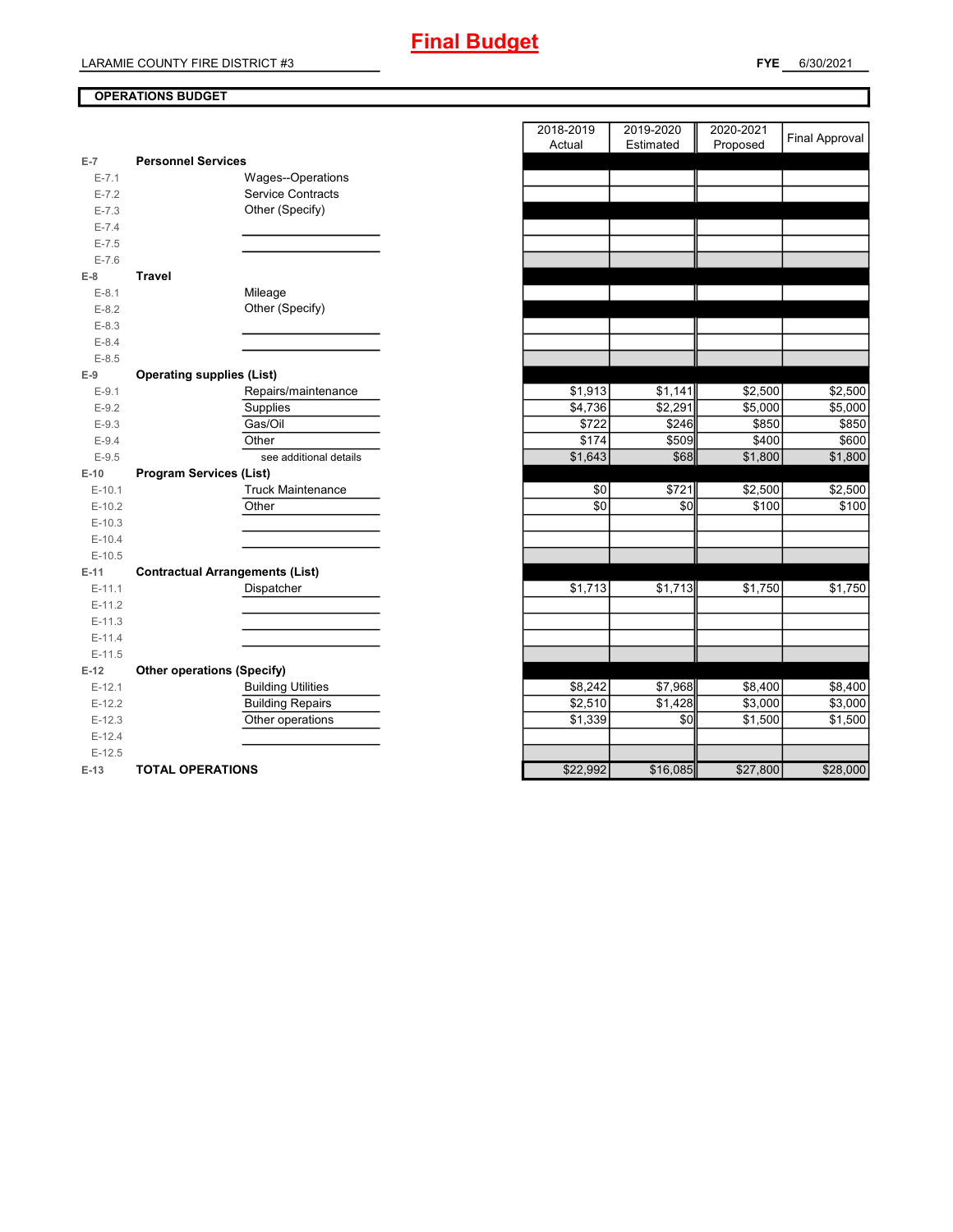#### **INDIRECT COSTS BUDGET**

| E-14     | Insurance                     |
|----------|-------------------------------|
| $F-14.1$ | Liability                     |
| $E-14.2$ | <b>Buildings and vehicles</b> |
| $F-14.3$ | Equipment                     |
| $F-144$  | Other (Specify)               |
| $E-14.5$ | <b>Bond</b>                   |
| $F-146$  |                               |
| $E-14.7$ |                               |
| $E-15$   | Indirect payroll costs:       |
| $F-151$  | FICA (Social Security) taxes  |
| $E-15.2$ | <b>Workers Compensation</b>   |
| $E-15.3$ | Unemployment Taxes            |
| $F-154$  | Retirement                    |
| $E-15.5$ | Health Insurance              |
| $E-15.6$ | Other (Specify)               |
| $E-15.7$ |                               |
| $E-15.8$ |                               |
| $E-15.9$ |                               |
|          |                               |
| $E-17$   | <b>TOTAL INDIRECT COSTS</b>   |

|          |                              | 2018-2019 | 2019-2020 | 2020-2021 | Final Approval |
|----------|------------------------------|-----------|-----------|-----------|----------------|
|          |                              | Actual    | Estimated | Proposed  |                |
| 14       | <b>Insurance</b>             |           |           |           |                |
| $E-14.1$ | Liability                    | \$8,589   | \$8,593   | \$8,600   | \$8,600        |
| $E-14.2$ | Buildings and vehicles       |           |           |           |                |
| $E-14.3$ | Equipment                    |           |           |           |                |
| $E-14.4$ | Other (Specify)              |           |           |           |                |
| $E-14.5$ | Bond                         | \$100     | \$100     | \$100     | \$100          |
| $E-14.6$ |                              |           |           |           |                |
| $E-14.7$ |                              |           |           |           |                |
| 15       | Indirect payroll costs:      |           |           |           |                |
| $E-15.1$ | FICA (Social Security) taxes |           |           |           |                |
| $E-15.2$ | <b>Workers Compensation</b>  | \$3,824   | \$2,563   | \$3,000   | \$3,000        |
| $E-15.3$ | <b>Unemployment Taxes</b>    |           |           |           |                |
| $E-15.4$ | Retirement                   | \$1,487   | \$2,130   | \$2,500   | \$2,500        |
| $E-15.5$ | Health Insurance             |           |           |           |                |
| $E-15.6$ | Other (Specify)              |           |           |           |                |
| $E-15.7$ |                              |           |           |           |                |
| $E-15.8$ |                              |           |           |           |                |
| $E-15.9$ |                              |           |           |           |                |
|          |                              |           |           |           |                |
| 17       | <b>TOTAL INDIRECT COSTS</b>  | \$14,000  | \$13,386  | \$14,200  | \$14,200       |

#### **DEBT SERVICE BUDGET**

|         |                           | 2018-2019 | 2019-2020 | 2020-2021 |                |
|---------|---------------------------|-----------|-----------|-----------|----------------|
|         |                           | Actual    | Estimated | Proposed  | Final Approval |
| $D-1$   | <b>Debt Service</b>       |           |           |           |                |
| $D-1.1$ | Principal                 |           |           |           |                |
| $D-1.2$ | Interest                  |           |           |           |                |
| $D-1.3$ | Fees                      |           |           |           |                |
| $D-2$   | <b>TOTAL DEBT SERVICE</b> | \$0       | \$0       | \$0       | \$0            |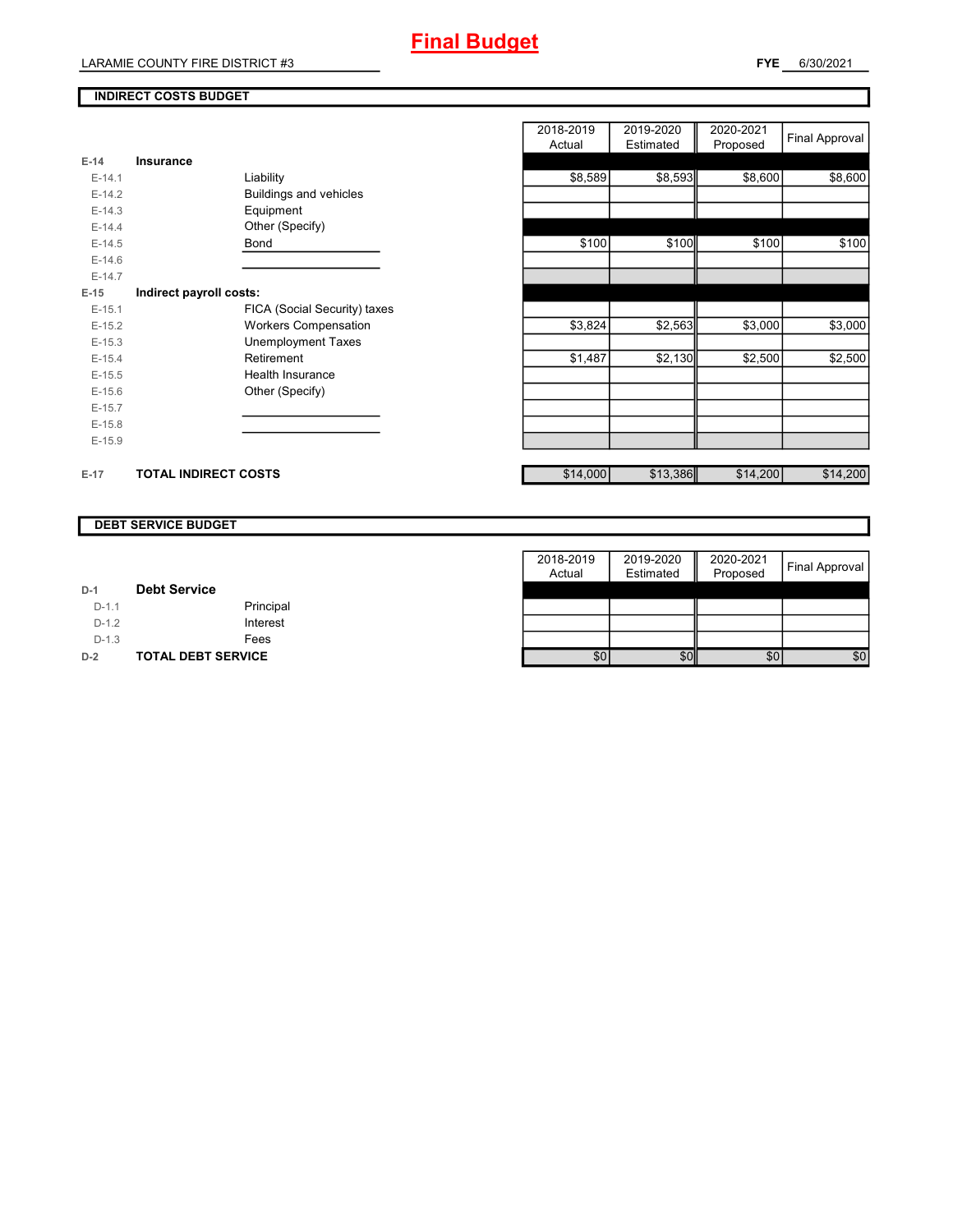#### LARAMIE COUNTY FIRE DISTRICT #3 **NAME OF DISTRICT/BOARD**

|         |                                                     | End of Year | Beginning | Beginning |                |
|---------|-----------------------------------------------------|-------------|-----------|-----------|----------------|
|         |                                                     | 2018-2019   | 2019-2020 | 2020-2021 |                |
| $C-1$   | <b>Balances at Beginning of Fiscal Year</b>         | Actual      | Estimated | Proposed  | Final Approval |
| $C-1.1$ | General Fund Checking Account Balance               | \$73,109    | \$73,109  | \$65,166  | \$110,304      |
| $C-1.2$ | Savings and Investments Account Balance             | \$1,330     | \$1,330   | \$1,330   |                |
| $C-1.3$ | General Fund CD Balance                             |             | \$0       |           |                |
| $C-1.4$ | All Other Funds                                     |             | \$0       |           | \$1,131        |
| $C-1.5$ | Reserves (From Below)                               | \$148,854   | \$148,854 | \$178,772 | \$156,315      |
| $C-1.6$ | <b>Total Estimated Cash and Investments on Hand</b> | \$223,293   | \$223,293 | \$245,268 | \$267,750      |
| C-2     | <b>General Fund Reductions:</b>                     |             |           |           |                |
| $C-2.1$ | a. Unpaid bills at FYE                              |             |           |           |                |

| $C-2.2$ | b. Reserves |
|---------|-------------|

- 
- 

C-2.2 b. Reserves \$148,854 \$155,577 \$178,772 \$156,315 C-2.3 **Total Deductions (a+b)** \$148,854 \$155,577 \$178,772 \$156,315 C-2.4 **Estimated Non-Restricted Funds Available** \$74,439 \$67,716 \$66,496 \$111,435

#### **SINKING & DEBT SERVICE FUNDS**

| $C-3$    |                                                             | 2018-2019<br>Actual | 2019-2020<br>Estimated | 2020-2021<br>Proposed | Final Approval |
|----------|-------------------------------------------------------------|---------------------|------------------------|-----------------------|----------------|
| $C-3.1$  | Beginning Balance in Reserve Account (end of previous year) |                     | \$0                    | \$0                   |                |
| $C-3.2$  | Date of Reserve Approval in Minutes:                        |                     |                        |                       |                |
| $C-3.3$  | Amount to be added to the reserve                           |                     |                        |                       |                |
| $C-3.4$  | Date of Reserve Approval in Minutes:                        |                     |                        |                       |                |
| $C-3.5$  | SUB-TOTAL                                                   | \$0                 | \$0                    | \$0                   | \$0            |
| $C-3.6$  | Identify the amount and project to be spent                 |                     |                        |                       |                |
| $C-3.7$  | a.                                                          |                     |                        |                       |                |
| $C-3.8$  | b.                                                          |                     |                        |                       |                |
| $C-3.9$  | C.                                                          |                     |                        |                       |                |
| $C-3.10$ | Date of Reserve Approval in Minutes:                        |                     |                        |                       |                |
| $C-3.11$ | TOTAL CAPITAL OUTLAY (a+b+c)                                | \$0                 | \$0                    | \$0                   | \$0            |
| $C-3.12$ | Balance to be retained                                      | \$0                 | \$0                    | \$0                   | \$0            |
|          |                                                             |                     |                        |                       |                |

#### **RESERVES**

|          |                                                             | 2018-2019 | 2019-2020 | 2020-2021 | <b>Final Approval</b> |
|----------|-------------------------------------------------------------|-----------|-----------|-----------|-----------------------|
| $C-4$    |                                                             | Actual    | Estimated | Proposed  |                       |
| $C-4.1$  | Beginning Balance in Reserve Account (end of previous year) | \$148,854 | \$148,854 | \$155,577 | \$155,577             |
| $C-4.2$  | Date of Reserve Approval in Minutes:                        |           |           |           |                       |
| $C-4.3$  | Amount to be added to the reserve                           |           | \$6,723   | \$23,195  | \$738                 |
| $C-4.4$  | Date of Reserve Approval in Minutes:                        |           |           |           |                       |
| $C-4.5$  | SUB-TOTAL                                                   | \$148.854 | \$155,577 | \$178,772 | \$156.315             |
| $C-4.6$  | Identify the amount and project to be spent                 |           |           |           |                       |
| $C-4.7$  | а.                                                          |           |           |           |                       |
| $C-4.8$  | b.                                                          |           |           |           |                       |
| $C-4.9$  | c.                                                          |           |           |           |                       |
| $C-4.10$ | Date of Reserve Approval in Minutes:                        |           |           |           |                       |
| $C-4.11$ | TOTAL OTHER RESERVE OUTLAY (a+b+c)                          | \$0       | \$0       | \$0       | \$0                   |
| $C-4.12$ | Balance to be retained                                      | \$148,854 | \$155,577 | \$178,772 | \$156,315             |
|          |                                                             |           |           |           |                       |

### **BOND FUNDS**

|         |                                                             | 2018-2019 | 2019-2020        | 2020-2021 |                |
|---------|-------------------------------------------------------------|-----------|------------------|-----------|----------------|
| $C-5$   |                                                             | Actual    | Estimated        | Proposed  | Final Approval |
| $C-5.1$ | Beginning Balance in Reserve Account (end of previous year) |           | \$0              | \$0       |                |
| $C-5.2$ | Date of Reserve Approval in Minutes:                        |           |                  |           |                |
| $C-5.3$ | Amount to be added to the reserve                           |           |                  |           |                |
| $C-5.4$ | Date of Reserve Approval in Minutes:                        |           |                  |           |                |
| $C-5.5$ | SUB-TOTAL                                                   | \$0       | \$0              | \$0       | \$0            |
| $C-5.6$ | Identify the amount and project to be spent                 |           |                  |           |                |
| $C-5.7$ | Date of Reserve Approval in Minutes:                        |           |                  |           |                |
| $C-5.8$ | Balance to be retained                                      | \$0       | \$0 <sub>l</sub> | \$0       | \$0            |
|         |                                                             |           |                  |           |                |
| $C-5.9$ | TOTAL TO BE SPENT                                           | \$0       | \$0              | \$0       | \$0            |